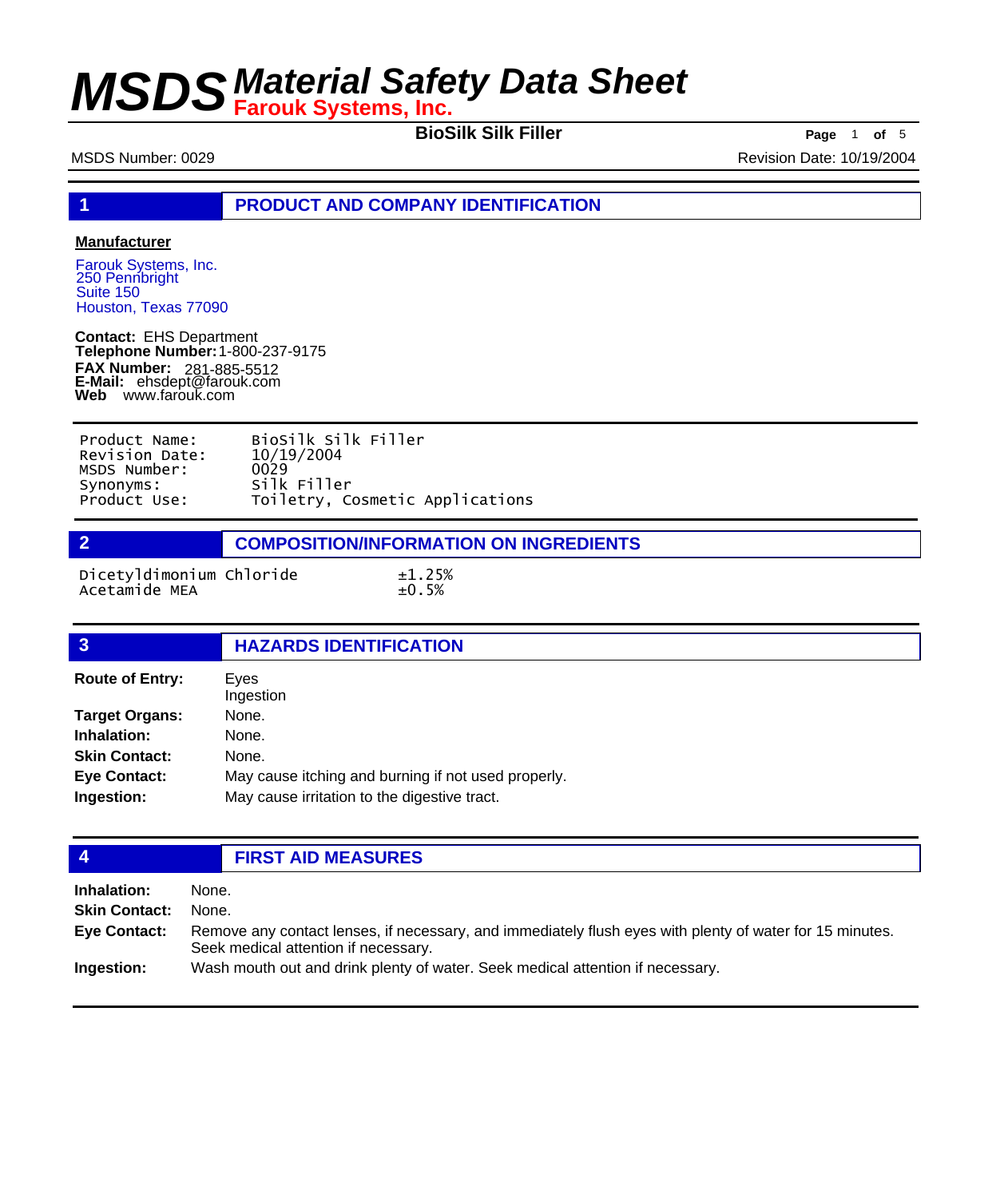**BioSilk Silk Filler Page** <sup>2</sup> **of** <sup>5</sup>

MSDS Number: 0029 **Revision Date: 10/19/2004** Revision Date: 10/19/2004

**5 FIRE FIGHTING MEASURES**

FLASHPOINT AND METHOD: Not applicable. FLAMMABLE LIQUIDS: Not available. AUTO IGNITION TEMP: None. FLAMMABLE CLASS: None.

BURNING RATE OF SOLID: Not available

GENERAL HAZARDS: Evacuate personnel downwind of fire to avoid inhalation of fumes and smoke.

EXTINGUISHING METHODS: Chemical type foam, CO2(Carbon Dioxide), Dry Chemical, Water Fog, Sand

HAZARDOUS COMBUSTION PRODUCTS: None.

FIRE FIGHTING PROCEDURES: This product is not flammable.However, hazardous decomposition and combustion products may be formed in a fire situation. Cool exposed containers with water spray to prevent overheating.

FIRE FIGHTING EQUIPMENT: Respiratory and eye protection are required for fire fighting personnel. Full protective equipment (Bunker Gear) and self contained breathing apparatus (SCBA) should be used for all indoor fires and significant outdoor fires. For small outdoor fires, which may be easily extinguished with a portable fire extinguisher, use of a SCBA may not be needed.

## **6 ACCIDENTAL RELEASE MEASURES**

SMALL SPILL: When a spill occurs, use absorbent material on the substance. Dispose of the material according to all local, state and federal regulations. Always use an absorbent material when cleaning up a spill.

ENVIRONMENTAL PRECAUTIONS: Avoid run-off or release into sewers, stormdrains and waterways.

GENERAL PRECAUTIONS: Remove containers away from flammable materials.

## *HANDLING AND STORAGE*

Use appropriate personal protective equipment as specified in Section 8. Handle in a manner consistent with good household/personal techniques and practices. **Handling Precautions:** Keep containers/bottles securely sealed when not in use. Store in cool/dry conditions that do **Storage Requirements:**

not exceed room temperature. Try to store product in temperatures between 40°F to 90° F.

### **8 EXPOSURE CONTROLS/PERSONAL PROTECTION**

These recommendations provide general guideance for handling this product safely. Because specific use conditions may vary, safety procedures should be developed for each specific application of this product. When developing procedures, always consider potential waste, disposal and personal safety issues. **Engineering Controls:** EYES AND FACE: For reasonable foreseeable uses of this product, eye and face protection is not required. SKIN: For reasonable foreseeable uses of this product, skin protection is not required. RESPIRATORY: For reasonable foreseeable uses of this product, respiratory protection is not required. **Protective Equipment:** EXPOSURE GUIDELINES: Overexposure is unlikely. Since all parameters cannot be foreseen, the

use of engineering controls to reduce exposure may be necessary.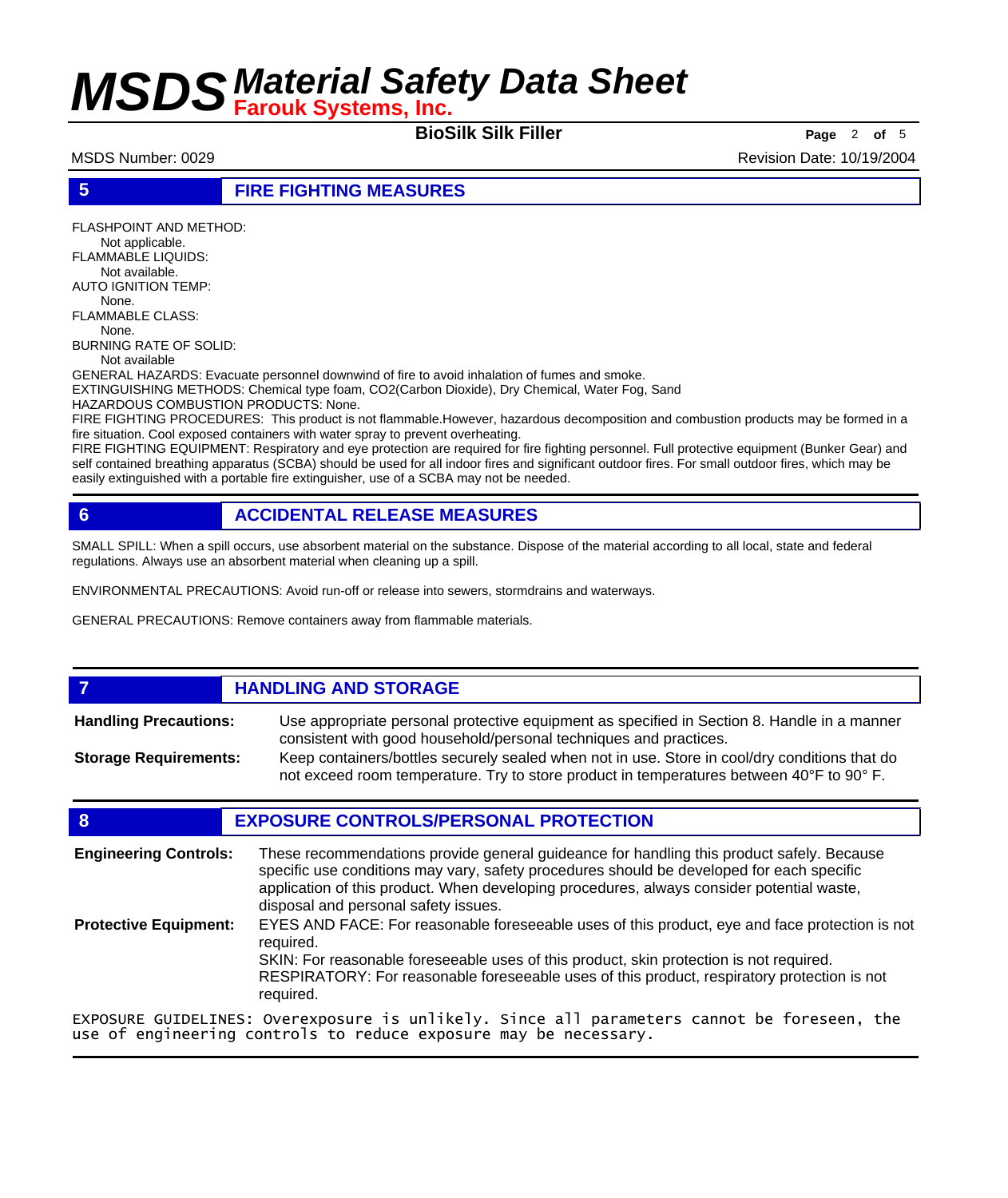**BioSilk Silk Filler Page** <sup>3</sup> **of** <sup>5</sup>

MSDS Number: 0029 **Revision Date: 10/19/2004** Revision Date: 10/19/2004

### **9 PHYSICAL AND CHEMICAL PROPERTIES**

**Appearance:** Clear, fluid liquid **Physical State:** Liquid **Odor:** Pleasant perfume fragrance **pH:** N/A **Vapor Pressure:** N/A **Vapor Density:** N/A

**Boiling Point:** 212° F **Freezing/Melting Pt.:** N/A **Solubility:** Soluble in Water. **Spec Grav./Density:** 1.00

| 10 <sub>l</sub>                               | <b>STABILITY AND REACTIVITY</b> |
|-----------------------------------------------|---------------------------------|
| <b>Stability:</b>                             | <b>YES</b>                      |
| <b>Conditions to avoid:</b>                   | None.                           |
| Materials to avoid (incompatability):         | None.                           |
| Hazardous Decomposition products: None known. |                                 |
| <b>Hazardous Polymerization:</b>              | Will Not Occur.                 |
|                                               |                                 |

### **11 TOXICOLOGICAL INFORMATION**

ACUTE: DERMAL LD50: Not available. ORAL LD50: Not available. INHALATION LC50: Not available. EYE EFFECTS: This product may cause irritation to eyes if not used under normal conditions. TARGET ORGANS: NONE. SENSITIZATIONS: Not available. CARCINOGENICITY: IARC: Listed by IARC - No. NTP: Listed by NTP - No. OSHA: Listed by OSHA - No.

MUTAGENICITY: Not available. REPRODUCTIVE EFFECTS: None. TERATOGENIC EFFECTS: Not available.

### **12 ECOLOGICAL INFORMATION**

ENVIRONMENTAL DATA: Not available. ECOTOXICOLOGICAL INFO: Not available. DISTRIBUTION: Not available. CHEMICAL FATE INFO: Not available.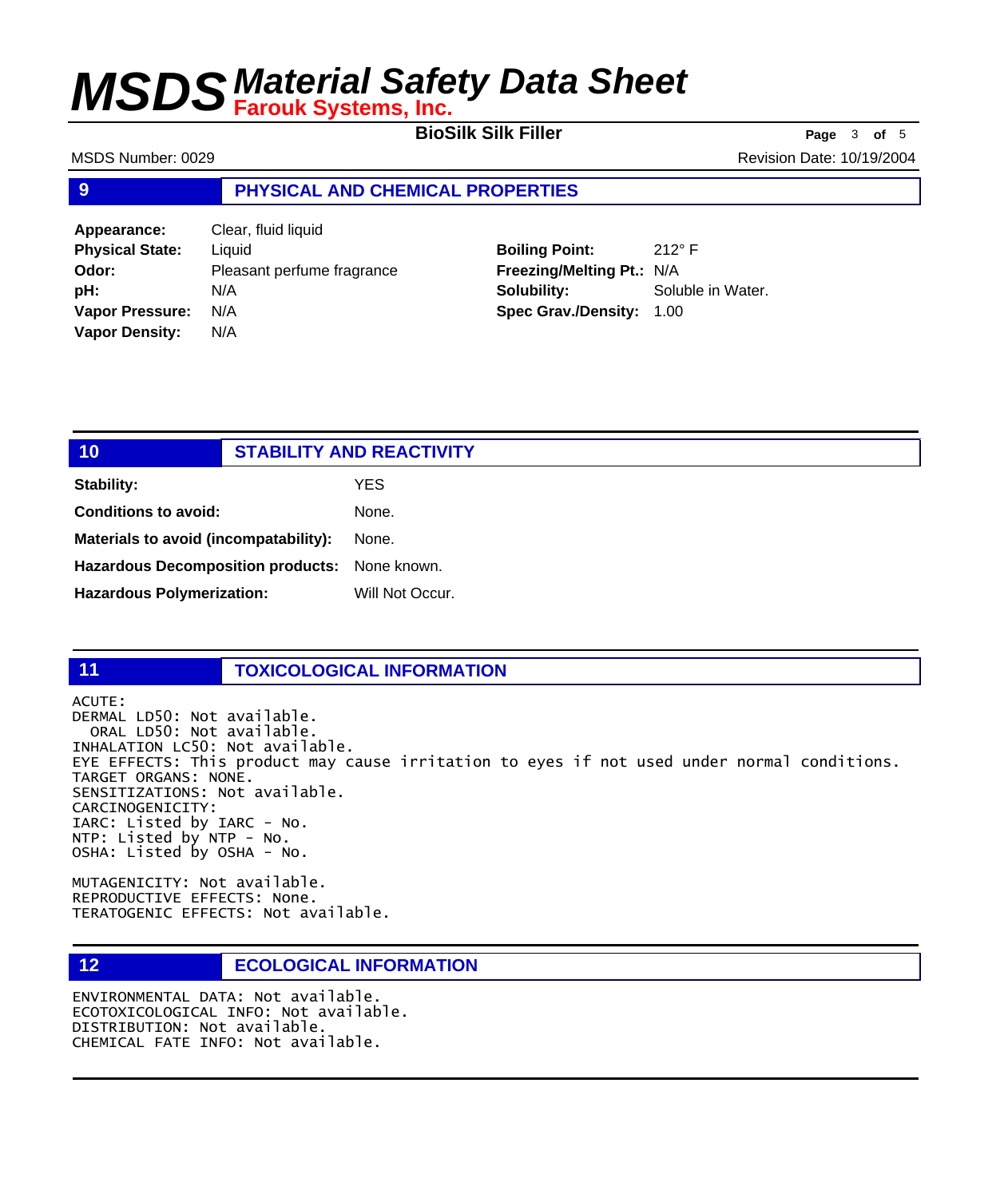**BioSilk Silk Filler Page** <sup>4</sup> **of** <sup>5</sup>

MSDS Number: 0029 **Revision Date: 10/19/2004** Revision Date: 10/19/2004

**13 DISPOSAL CONSIDERATIONS**

US EPA Waste Number and Descriptions:

DISPOSAL METHOD: Controlled release of diluted product into a biological wastewater treatment plant. COMPONENT WASTE NUMBER: No EPA Waste Numbers are applicable for this product's components. DISPOSAL INSTRUCTIONS: Dispose of waste material according to local, state and federal rules and regulations.

**14 TRANSPORT INFORMATION**

This product is not regulated as a hazardous material by the United States (DOT) or Canadian (TDG) transportation regulations.

Outside the United States

DOT CLASSIFICATION: Shipping Name: BioSilk Silk Filler Class: None. Non-regulated, non-hazardous

IMDG CLASSIFICATION: Shipping Name: BioSilk Silk Filler Class: None. Non-regulated, non-hazardous

IATA CLASSIFICATION: Shipping Name: BioSilk Silk Filler Class: None. Non-regulated, non-hazardous

1-800-424-9300 1-703-527-3887 CHEMTREC

**15 REGULATORY INFORMATION**

UNITED STATES: SARA TITLE III (Superfund Amendments and Reauthorization Act) 311/312 HAZARD CATEGORIES Fire: No. Pressure Generating: No. Reactivity: No. Acute: No. 313 REPORTABLE INGREDIENTS: Not applicable. TITLE III NOTES: None. CERCLA(Comprehensive Response, Compensation, and Liability Act) CERCLA RQ: None. TSCA(Toxic Substance Release Act) TSCA REGULATORY: All ingredients are listed in the TSCA Inventory. CANADA: WHMIS(WORKER HAZARDOUS MATERIAL INFORMATION SYSTEM) This product is WHMIS controlled. CANADIAN INGREDIENT DISCLOSURE LIST: None. CANADIAN ENVIRONMENTAL PROTECTION ACT: All intentional ingredients are listed on the DSL(Domestic Substance List). EUROPEAN COMMUNITY: EU REGULATORY: All intentional ingredients are listed on the European's EINECS Inventory. STATE REGULATIONS: Not available. LOCAL REGULATIONS: Not available.